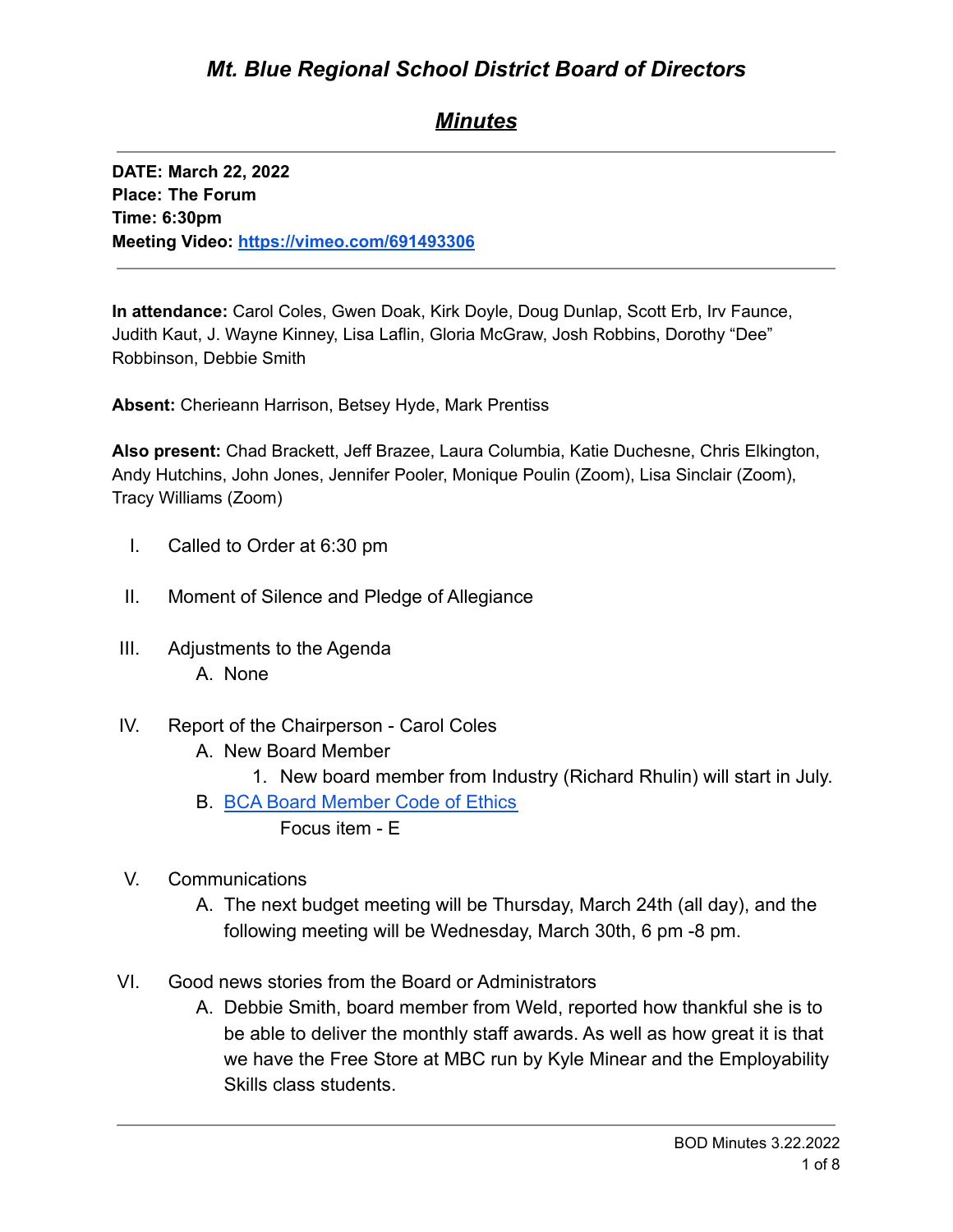- B. Chris Elkington, superintendent, reported on the Blue Crew's receiving the Chairman's award at the recent Robotics Competition. As well as the recent Wax Museum at Cape Cod Hill School, and reported the excellence of the front office staff at WGM.
- C. Laura Columbia, director of curriculum, shared that we had a very successful and collaborative workshop day on March 18.
- D. Dee Robinson, board member from Chesterville, discussed a vote taken at a recent Chesterville town meeting to continue to allow Foster Tech to work on forestry projects on town property.
- E. Doug Dunlap, board member from Farmington, discussed the Eastern Ski Championship hosted at Titcomb Mountain and shared the success of the ski meet with many volunteers from RSU 9. FYI - The awards were created by Jake Bogar's FTC class and Emma Charles designed the t-shirts.
- F. Lisa Laflin, board member from New Vineyard, gave a "shout out" to Sherilyn Chick, FTC student who volunteers at the United Way.
- G. John Jones, director of special education, announced that Farmington is one of the top 10 places to live in Maine according to Downeast Magazine. Last week special education hosted a compliance monitoring visit from the Maine DOE; this process started in August. That he spent time with bus drivers on the workshop day talking about behavior and the importance of the bus drivers in our students' lives.
- VII. Public Comment
	- A. None

# VIII. [Superintendent's Report](https://drive.google.com/file/d/11MLdQsLNTxTQIWryKvCS9xZu1xMjquhW/view?usp=sharingVYzEoA55qJClupQ/edit?usp=sharing) - Christian Elkington

- 1. New Hires, Transfers, Resignations, and Retirements
	- a) Carl Bachman and John Churchill have announced their retirements; both long-time educators who have worked in public service for several decades and that they will be missed.
- 2. 22-23 Budget Update
	- a) Thanks to the administrators and central office team for their work and responsiveness to requests as the RSU 9 Process is new for the superintendent and business manager.
- 3. Special Boiler Replacement Request at CCHS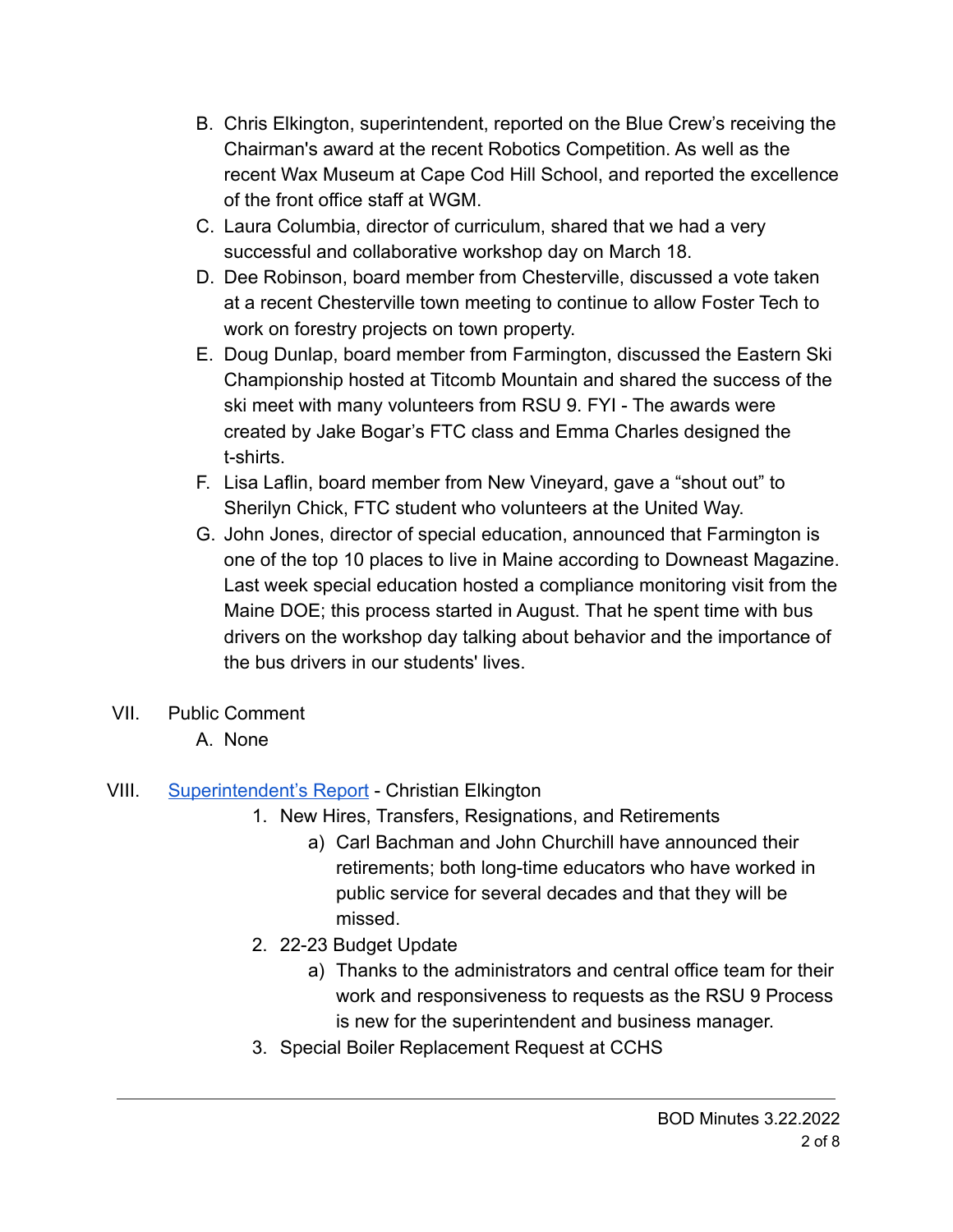- 4. "Blue Crew" Success
- 5. Wax Museum Project at CCHS
- IX. Administrator Reports
	- A. [MBMS Athletics,](https://drive.google.com/file/d/135fmZyyotyAjdu56XjVqGdEzae75bCCL/view?usp=sharing) Katie Duchesne, MBMS Assistant Principal/Athletic **Director** 
		- 1. Questions were heard regarding the spring sports schedule that is posted on MBMS website, and their Facebook page and about doing all we can to share it with the community.
	- B. [Curriculum](https://drive.google.com/file/d/1zR-JaTb1YFLQYAqPQjz0QxvlelCQX5cg/view?usp=sharing), Laura Columbia, Director of Curriculum
		- 1. Professional development opportunities on our workshop day were very informative and well received by both professional and support staff as an effort was made to adjust based on staff requests. Questions were heard about student assessments.
		- 2. Curriculum question was heard regarding NEASC, and it was suggested to bring forward at the next Educational Policy **Committee.**
	- C. [Child Nutrition](https://drive.google.com/file/d/12FsjAEsrDD3FESgSoHhTJ59a9NUGQDEF/view?usp=sharing), Andy Hutchins, Director of Child Nutrition
		- 1. Supply chain difficulties and the options of processed foods vs. scratch-made foods were briefly discussed as costs are going up.
	- D. [Technology,](https://drive.google.com/file/d/1dTzLkIERgIeKxTYCOU5ACU58GcuH8ja1/view?usp=sharing) Jeff Brazee, Director of Technology
		- 1. Discussion of the firewall and protection we are offering students when they use their MBRSD devices.
	- E. [MBHS Athletics](https://drive.google.com/file/d/104g-W9o2m2Pa4ESE3wxJFgLQDBLFqpws/view?usp=sharing), Chad Brackett, Athletic Director
		- 1. It was mentioned the extent that the high school ski team has grown in numbers and the possible need for an increase in coaching support.
		- 2. Mt. Blue student-athletes have long been recognized by coaches, officials, and other students for their sportsmanship.
- X. Presentations
	- A. Blue Crew Robotics: Team 6153 and robot Richard Wilde and studentsSeveral students spoke about their experience at the 2022 Northeast Pine Tree Event and winning the District Chairman's Award!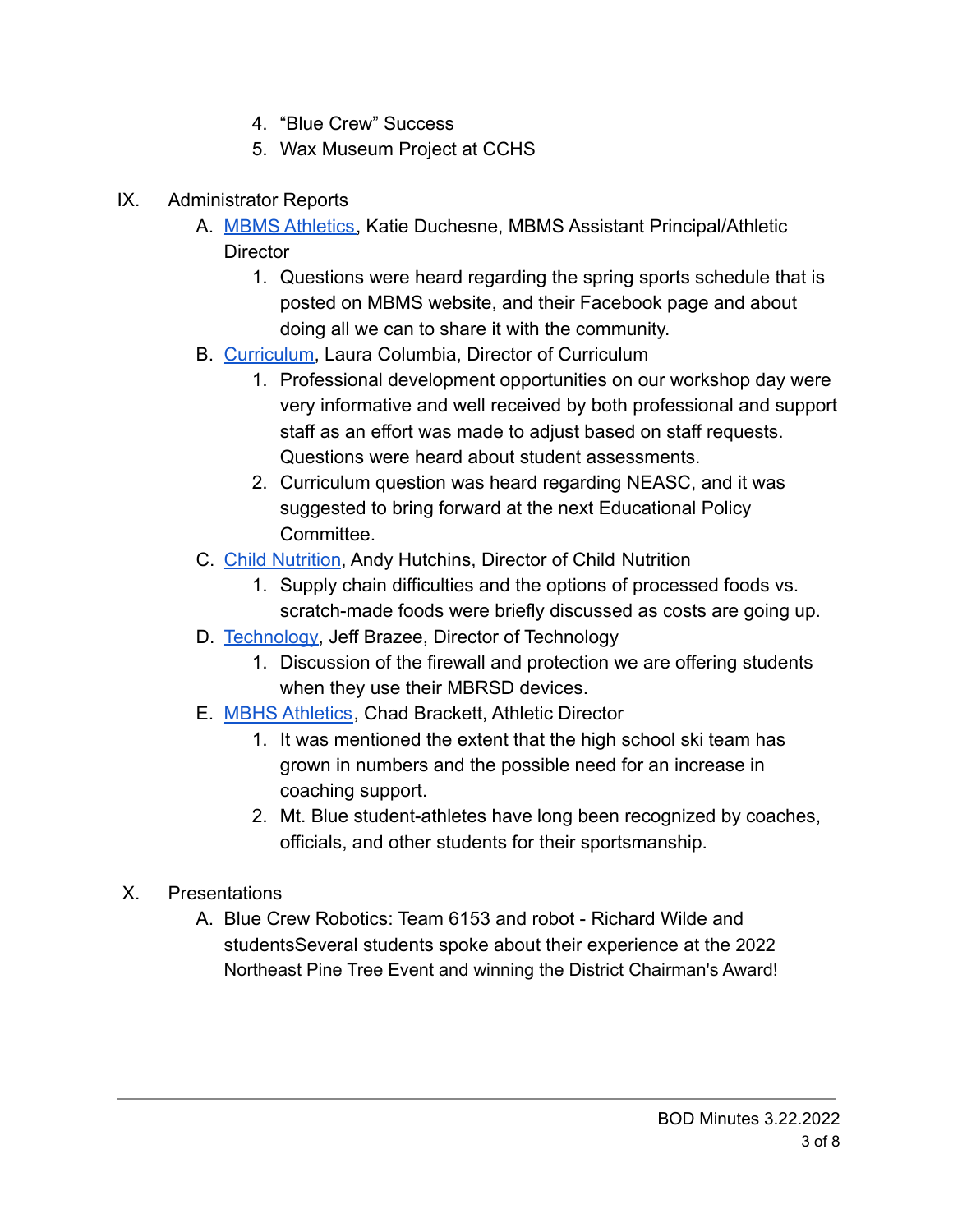

- B. Strategic Planning Committee Lisa Laflin
	- 1. [Draft Mission & Vision Statements](https://drive.google.com/file/d/14LP6bhbowCqLqvn4HO6cILiudkxjc1N8/view?usp=sharing)
	- 2. Review Chair Laflin reviewed the process for the board
	- 3. Questions and Feedback
		- a) Thanks go to the Strategic Planning Committee and its facilitator, Mary Jane McCalmon, for their hard work and dedication to the process.

| Motion to approve the draft<br>Mission and Vision<br>Statements as presented | Yeas: Carol Coles, Gwen<br>Doak, Kirk Doyle, Doug<br>Dunlap, Scott Erb, Irv<br>Faunce, Judith Kaut, J.<br>Wayne Kinney, Lisa Laflin,<br>Gloria McGraw, Josh<br>Robbins, Dorothy "Dee"<br>Robbinson, Debbie Smith<br>Nays: None<br>Abstained: None<br>Vote: 13:0:0 (848:0:0) | Motion: Dee Robinson<br>Seconded: Wayne Kinney<br>Motion: Passed |
|------------------------------------------------------------------------------|-----------------------------------------------------------------------------------------------------------------------------------------------------------------------------------------------------------------------------------------------------------------------------|------------------------------------------------------------------|
|------------------------------------------------------------------------------|-----------------------------------------------------------------------------------------------------------------------------------------------------------------------------------------------------------------------------------------------------------------------------|------------------------------------------------------------------|

No discussion was heard.

#### XI. Consent Agenda

- A. Minutes from [March 8, 2022](https://drive.google.com/file/d/1d5yr2HEBU8C3_ajoUiEqJ4-KaeUe_xYV/view?usp=sharing)
- B. Approval of New Hires, Transfers, Resignations, and Retirements
- C. Committee Report Outs and Minutes

Operations Committee - None Personnel & Finance - None Educational Policy - None

| Motion to approve the<br>Consent Agenda, to include | Yeas: Carol Coles, Gwen<br>Doak, Kirk Doyle, Doug<br>Dunlap, Scott Erb, Irv | Motion: Dee Robinson<br>Seconded: Gwen Doak<br>Motion: Passed |
|-----------------------------------------------------|-----------------------------------------------------------------------------|---------------------------------------------------------------|
|                                                     |                                                                             |                                                               |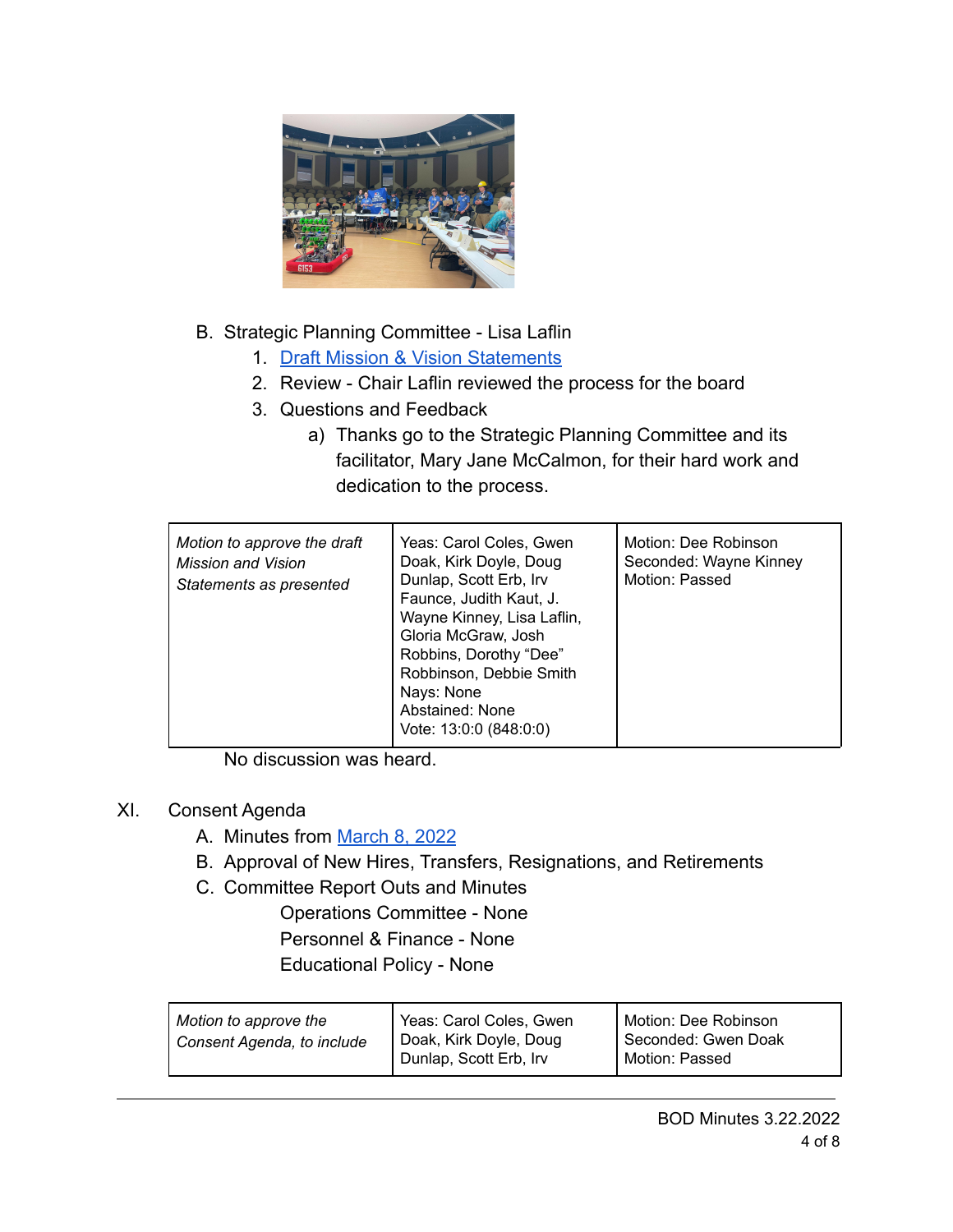| new hires, transfers,<br>Faunce, Judith Kaut, J.<br>Wayne Kinney, Lisa Laflin,<br>resignations, and retirements.<br>Gloria McGraw, Josh<br>Robbins, Dorothy "Dee"<br>Robbinson, Debbie Smith<br>Nays: None<br>Abstained: None<br>Vote: 13:0:0 (848:0:0) |  |
|---------------------------------------------------------------------------------------------------------------------------------------------------------------------------------------------------------------------------------------------------------|--|
|---------------------------------------------------------------------------------------------------------------------------------------------------------------------------------------------------------------------------------------------------------|--|

No discussion was heard.

#### XII. New Business

## A. Approval of the [2022-2023 Calendar Draft](https://drive.google.com/file/d/1w0ROCyhy2nDwaPZqj-tdcCZ7l388cxvU/view?usp=sharing)

| Motion to approve the<br>2022-2023 District Calendar<br>(Draft 6) | Yeas: Carol Coles, Gwen<br>Doak, Kirk Doyle, Doug<br>Dunlap, Scott Erb, Irv<br>Faunce, Judith Kaut, J.<br>Wayne Kinney, Lisa Laflin,<br>Gloria McGraw, Josh<br>Robbins, Dorothy "Dee"<br>Robbinson, Debbie Smith<br>Nays: None<br>Abstained: None<br>Vote: 13:0:0 (848:0:0) | Motion: Irv Faunce<br>Seconded: Gwen Doak<br>Motion: Passed |
|-------------------------------------------------------------------|-----------------------------------------------------------------------------------------------------------------------------------------------------------------------------------------------------------------------------------------------------------------------------|-------------------------------------------------------------|
|-------------------------------------------------------------------|-----------------------------------------------------------------------------------------------------------------------------------------------------------------------------------------------------------------------------------------------------------------------------|-------------------------------------------------------------|

No discussion was heard.

## B. Field Trip Request - Mt. Blue High School Softball Team

1. [The Ripken Experience, Pigeon Forge, TN](https://drive.google.com/file/d/1PbFJfk5dAVcLlkbiglcX6TFWCdn5Y3yf/view?usp=sharing) - 4/13 - 4/19/2022 - [Additional Information](https://drive.google.com/file/d/120CoA1qpiIjGWoPB72yi2hakZmtlF6oA/view?usp=sharing)

| Motion to approve the Mt.<br><b>Blue High School Softball</b><br>Team field trip request as<br>proposed. | Yeas: Carol Coles, Gwen<br>Doak, Kirk Doyle, Doug<br>Dunlap, Scott Erb, Irv<br>Faunce, Judith Kaut, J.<br>Wayne Kinney, Lisa Laflin,<br>Gloria McGraw, Josh<br>Robbins, Dorothy "Dee"<br>Robbinson, Debbie Smith<br>Nays: None<br>Abstained: None<br>Vote: 13:0:0 (848:0:0) | Motion: Scott Erb<br>Seconded: Irv Faunce<br>Motion: Passed |
|----------------------------------------------------------------------------------------------------------|-----------------------------------------------------------------------------------------------------------------------------------------------------------------------------------------------------------------------------------------------------------------------------|-------------------------------------------------------------|
|----------------------------------------------------------------------------------------------------------|-----------------------------------------------------------------------------------------------------------------------------------------------------------------------------------------------------------------------------------------------------------------------------|-------------------------------------------------------------|

Mention was made that this trip has been postponed twice already due to COVID.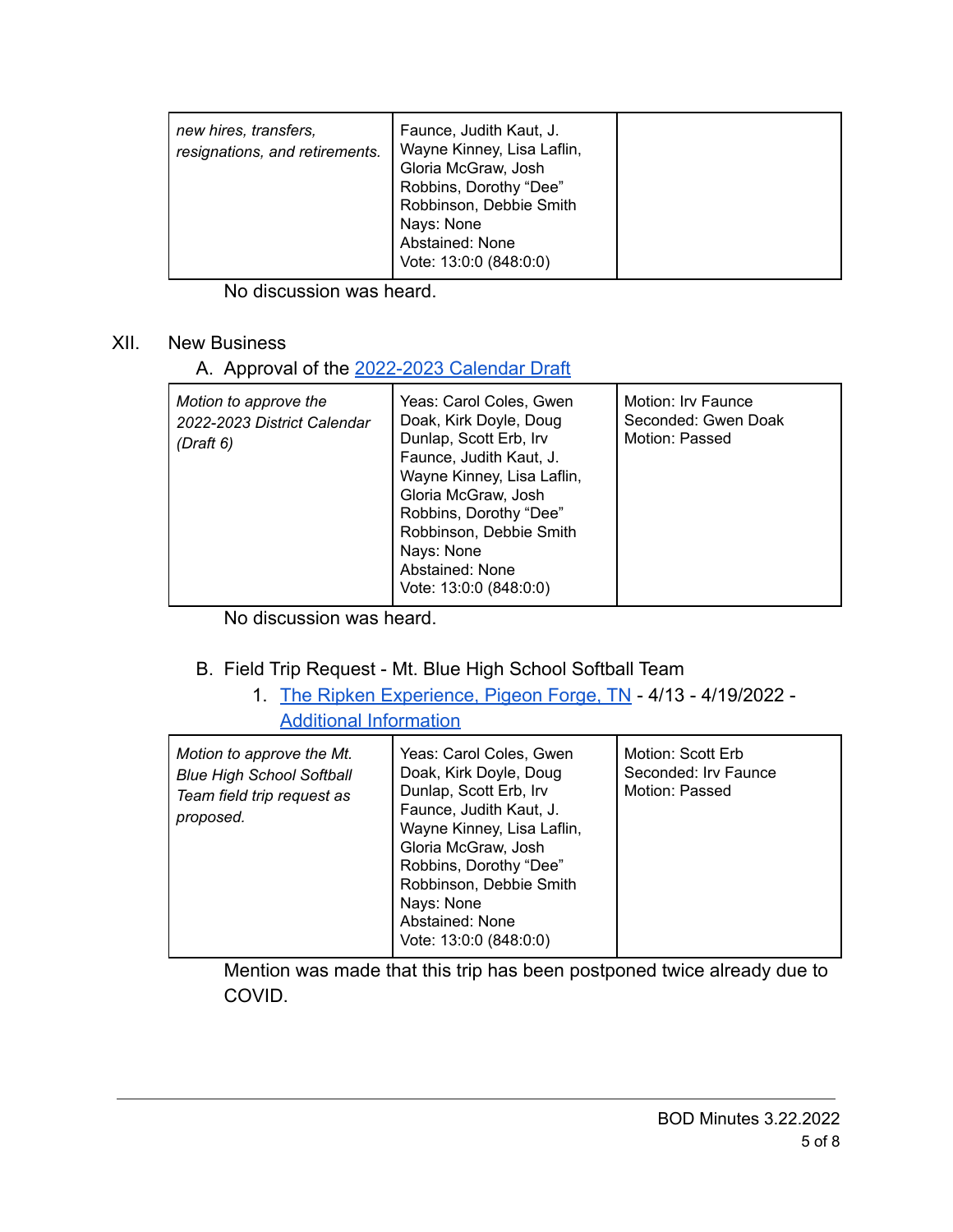## C. Field Trip Request - Blue Crew Robotics

- 1. [Pease Event Durham, NH](https://drive.google.com/file/d/12E6TmYiA8CEt3iR2zrys2Y3BtES9W1I6/view?usp=sharing) 3/31 4/2/2022
- 2. [New England District Championship West Springfield, MA](https://drive.google.com/file/d/1NSqxjKdAX7kArxxjru5EoFoNIiVXesm0/view?usp=sharing) 4/13 4/16/2022

| Motion to approve the Blue<br><b>Crew Robotics field trip</b><br>requests as proposed. | Yeas: Carol Coles, Gwen<br>Doak, Kirk Doyle, Doug<br>Dunlap, Scott Erb, Irv<br>Faunce, Judith Kaut, J.<br>Wayne Kinney, Lisa Laflin,<br>Gloria McGraw, Josh<br>Robbins, Dorothy "Dee"<br>Robbinson, Debbie Smith<br>Nays: None<br>Abstained: None<br>Vote: 13:0:0 (848:0:0) | Motion: Debbie Smith<br>Seconded: Gwen Doak<br>Motion: Passed |
|----------------------------------------------------------------------------------------|-----------------------------------------------------------------------------------------------------------------------------------------------------------------------------------------------------------------------------------------------------------------------------|---------------------------------------------------------------|
|----------------------------------------------------------------------------------------|-----------------------------------------------------------------------------------------------------------------------------------------------------------------------------------------------------------------------------------------------------------------------------|---------------------------------------------------------------|

Superintendent Elkington shared that the team voted to forgo submitting a field trip request for a few students to go the World Championships so that all students could participate at these two events.

## D. First reading of Board Policies -

- 1. [JLC](https://drive.google.com/file/d/1fEuDjy2fdli47C30P5GOP4f_8Tjk7joS/view?usp=sharing): Wellness Policy
	- a) Feedback on the amount of time lunch is scheduled.
		- (1) Include general language around the amount of time provided for lunch.
		- (2) Lunchtime could be a time to destress and focus on wellness.
- 2. **[IJJ](https://drive.google.com/file/d/1YBzeTcEg61Nirl87YNMtjR1BjQKRODi3/view?usp=sharing):** Instructional and Library-Media Materials Selection
	- a) Discussion was heard regarding the inconsistencies among the policy and the instructional material request form.
	- b) Moved to go to the next board meeting for review.
- E. Draft [Apportionment Letter to Maine DOE](https://drive.google.com/file/d/1HqMC8yxzqv-JEr_xNIWMyNTbXg0XtVkN/view?usp=sharing) Approval Kinney
	- 1. Review the numbers in the letter are misaligned
	- 2. Questions None

| Motion to the Draft<br><b>Apportionment Letter to</b><br>Maine DOE as written (with<br>formatting changes) | Yeas: Carol Coles, Gwen<br>Doak, Kirk Doyle, Doug<br>Dunlap, Scott Erb, Irv<br>Faunce, Judith Kaut, J.<br>Wayne Kinney, Lisa Laflin,<br>Gloria McGraw, Josh<br>Robbins, Dorothy "Dee" | Motion: Kirk Doyle<br>Seconded: Irv Faunce<br>Motion: Passed |
|------------------------------------------------------------------------------------------------------------|---------------------------------------------------------------------------------------------------------------------------------------------------------------------------------------|--------------------------------------------------------------|
|------------------------------------------------------------------------------------------------------------|---------------------------------------------------------------------------------------------------------------------------------------------------------------------------------------|--------------------------------------------------------------|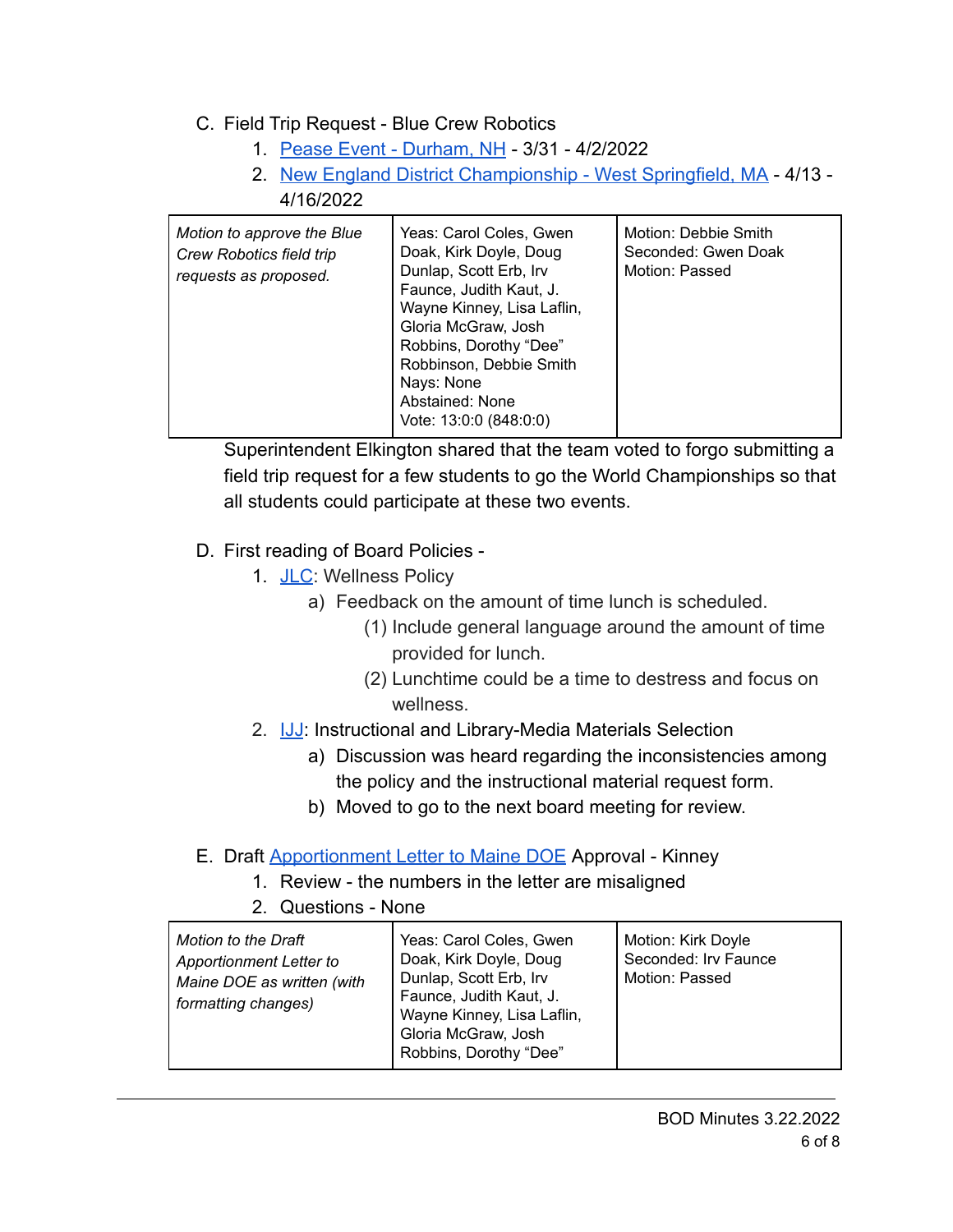No discussion was heard.

- F. Special Request [Estimate from Specialty Services](https://drive.google.com/file/d/1Jl-ktuxUDyasL8-ABtQM3EoOSUjXKA0Q/view)
	- 1. Boiler Replacement Upgrade at CCHS
	- 2. Review/Questions
		- a) Question was heard on clarifying the specific boiler (vs. the biomass boiler). And a clarifier on the heat pump system. Funds will be used from this year's budget, or if time does not allow from the FY23 budget.

| Motion to approve boiler<br>replacement as requested<br>depending on arrival time to<br>be paid for out of the 21/22 or<br>22/23 budgets. | Yeas: Carol Coles, Gwen<br>Doak, Kirk Doyle, Doug<br>Dunlap, Scott Erb, Irv<br>Faunce, Judith Kaut, J.<br>Wayne Kinney, Lisa Laflin,<br>Gloria McGraw, Josh<br>Robbins, Dorothy "Dee"<br>Robbinson, Debbie Smith<br>Nays: None<br>Abstained: None<br>Vote: 13:0:0 (848:0:0) | Motion: Irv Faunce<br>Seconded: Judith Kaut<br>Motion: Passed |
|-------------------------------------------------------------------------------------------------------------------------------------------|-----------------------------------------------------------------------------------------------------------------------------------------------------------------------------------------------------------------------------------------------------------------------------|---------------------------------------------------------------|
|-------------------------------------------------------------------------------------------------------------------------------------------|-----------------------------------------------------------------------------------------------------------------------------------------------------------------------------------------------------------------------------------------------------------------------------|---------------------------------------------------------------|

No discussion was heard.

## XIII. Adjourn

| Motion to adjourn without | Motion: Carol Coles      |
|---------------------------|--------------------------|
| objection.                | Passed without objection |

Adjourned at 8:27 pm

#### **NEXT SCHEDULED MEETINGS**

April 12, 2022 - 6:30pm - The Forum, Mt. Blue Campus April 26, 2022 - 6:30pm - The Forum, Mt. Blue Campus

#### **UPCOMING COMMITTEE MEETINGS**

Operations - April 5, 2022 - 5:00pm - The Forum, Mt. Blue Campus Personnel & Finance - April 5, 2022 - 6:00pm - The Forum, Mt. Blue Campus